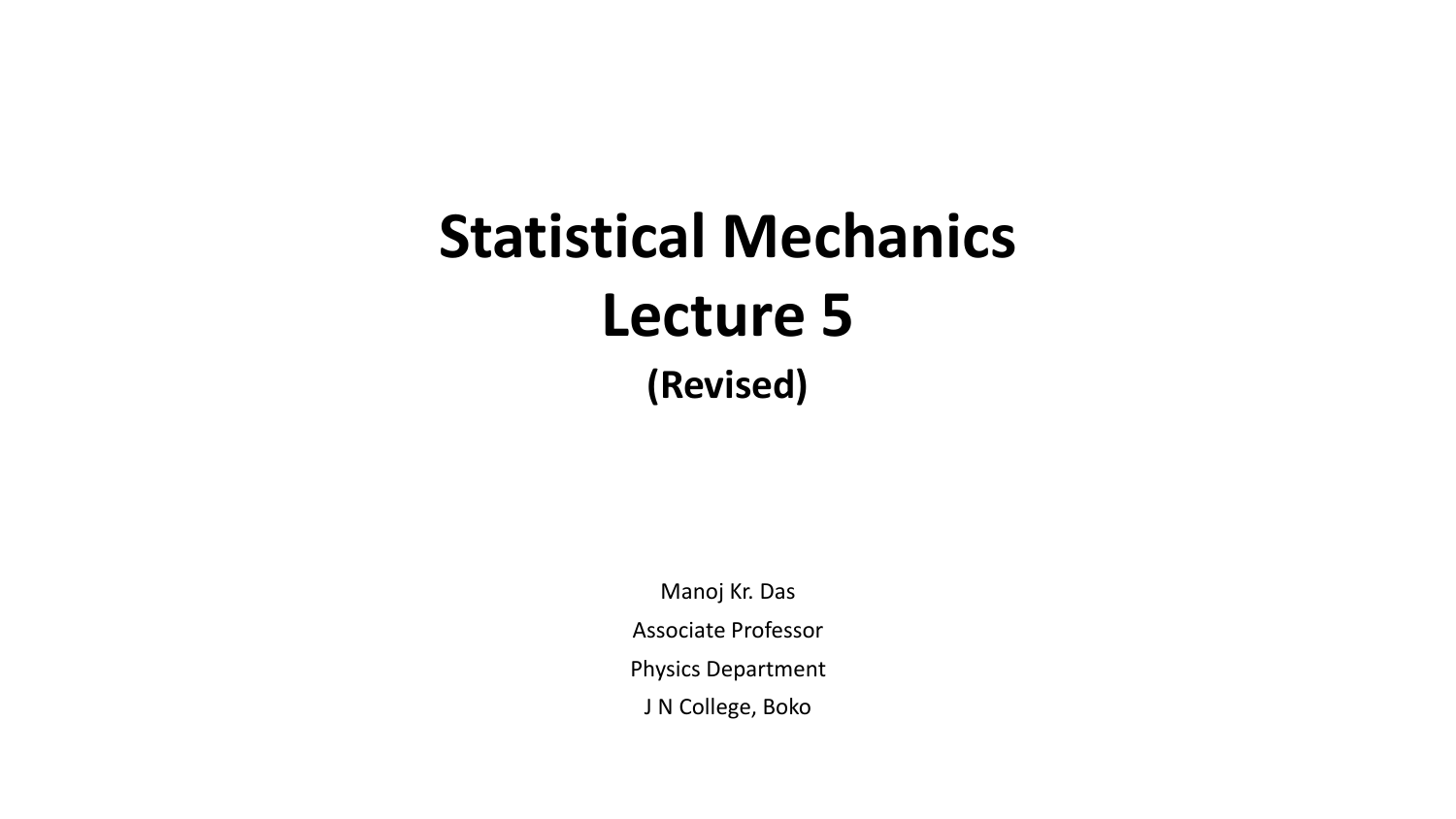- Micro means small scale physics such as atom, nuclei.
- Macro means properties of bulk matter such as specific heat, dielectric constant.

• Macroscopic system is not concern with individual behaviour of each individual particle.

• Thermodynamics is concern with relationship with certain macroscopic properties or variables or functions of a system in equilibrium.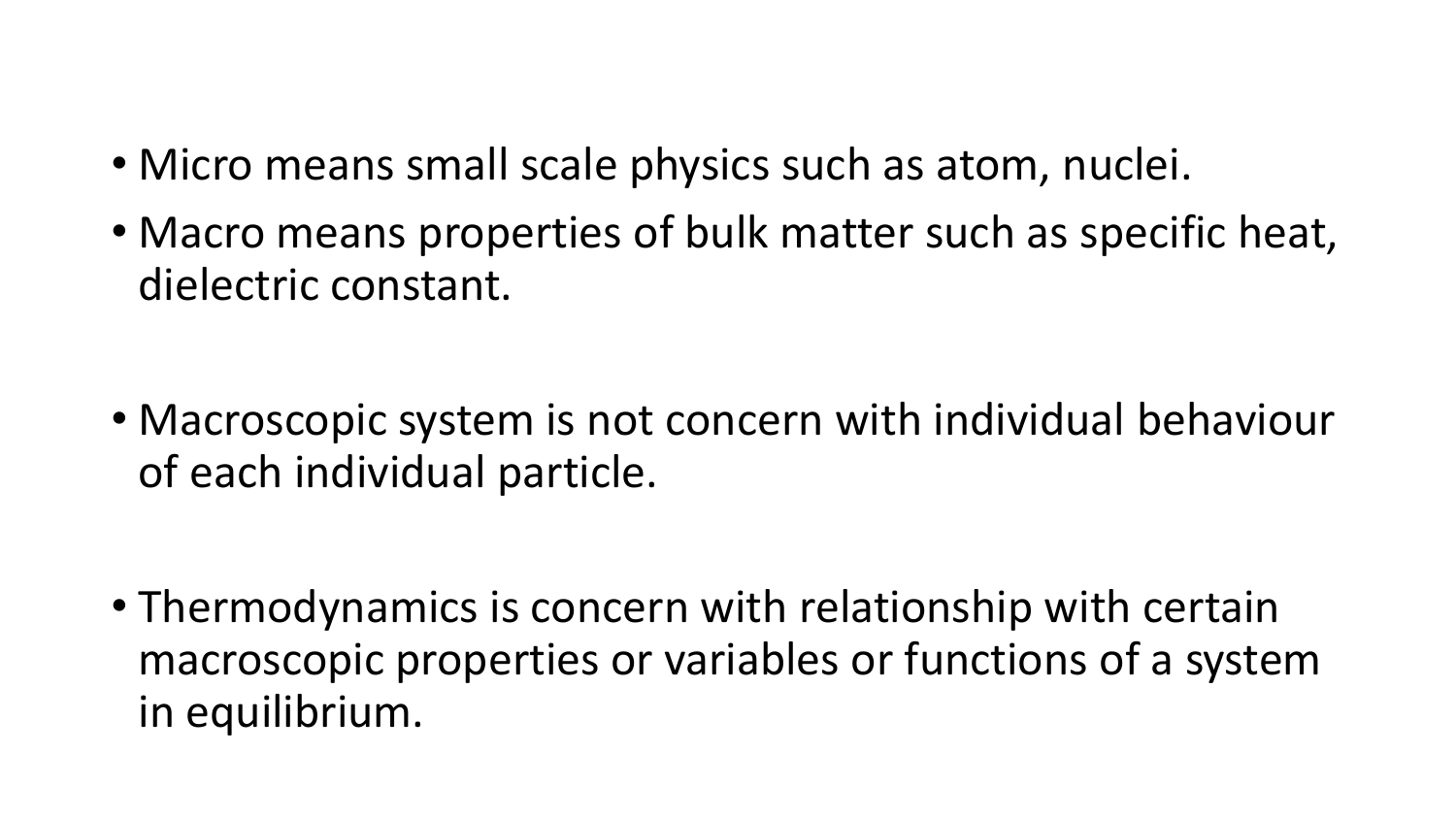• Statistical Mechanics is one which establishes the relation between macroscopic behaviour (bulk properties) of the system in terms of microscopic behaviours (individual properties).

• Statistical Mechanics is not concern with actual motion or interaction of individual particles but it explore the most probable behaviour of assembly of particles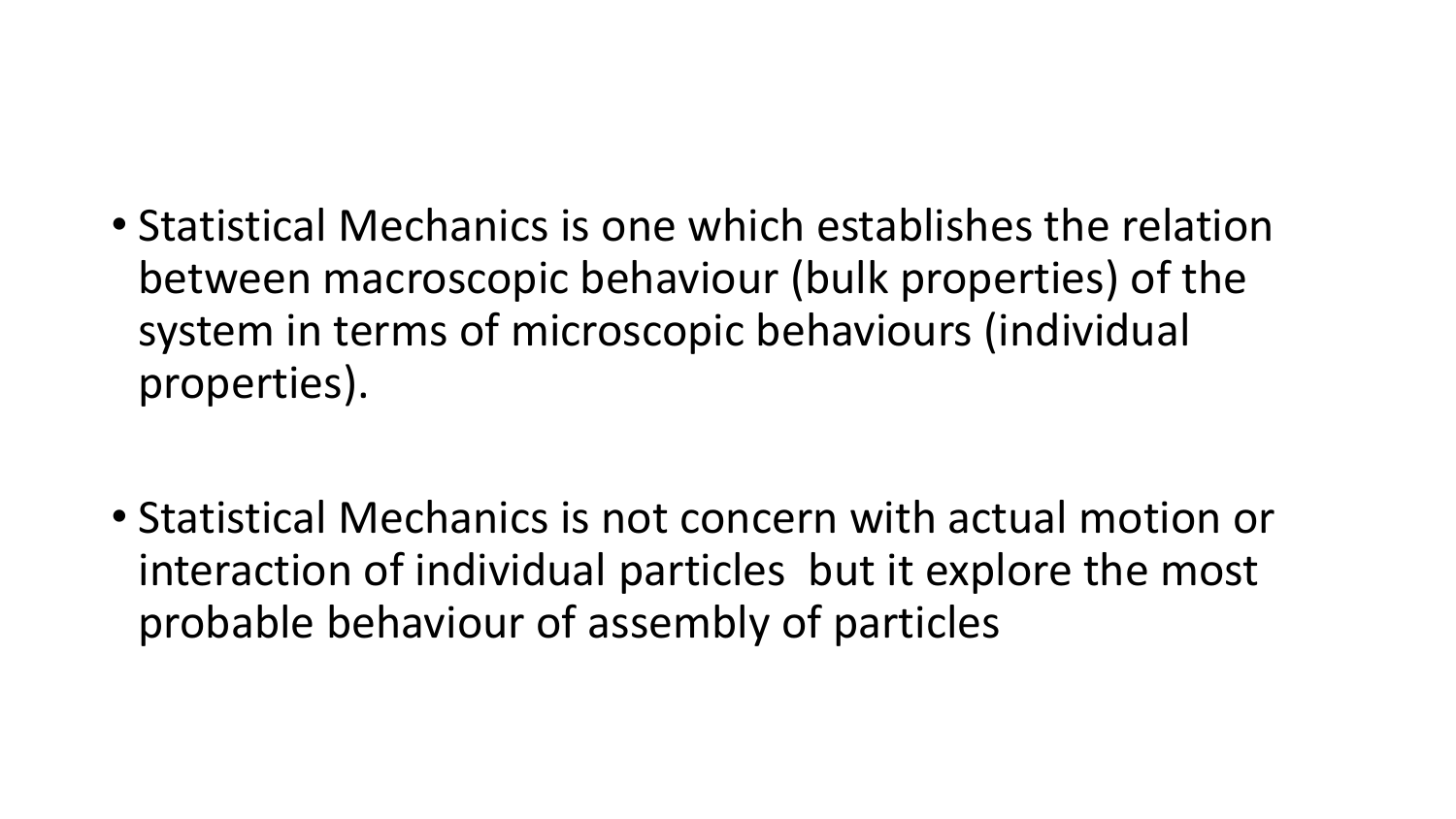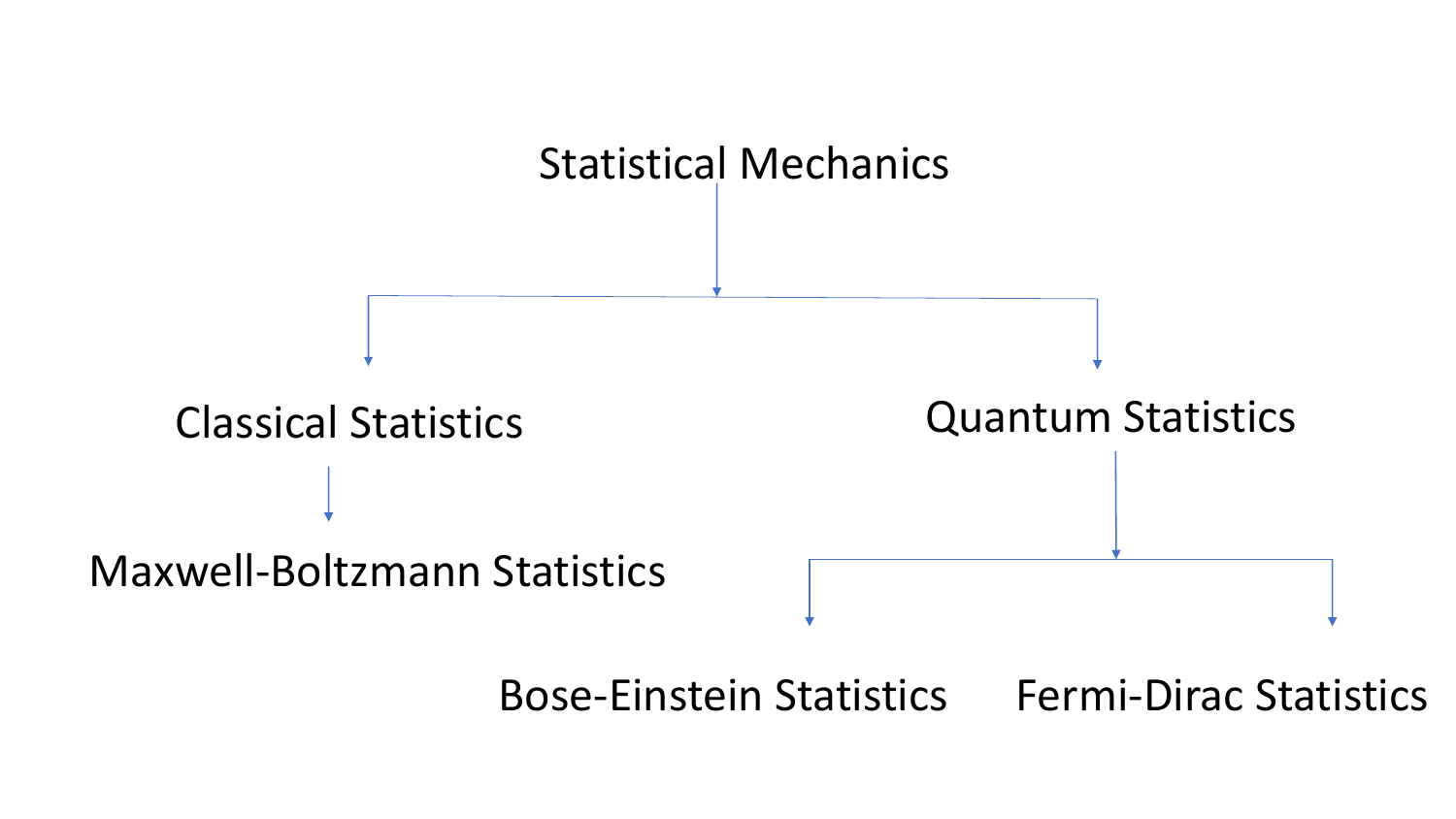• A single particle is called system & collection of particles called as a whole assembly. A large number of assembly is called ensemble. The number of ensemble are identical feature known as element. The element differ in their state i.e. coordinates and velocities. Thus an ensemble is defined as a collection of very large number of assemblies which are essentially independent of one another but which have been made macroscopically as identical as possible.

 $System \rightarrow Assembly \rightarrow Ensemble \rightarrow Element$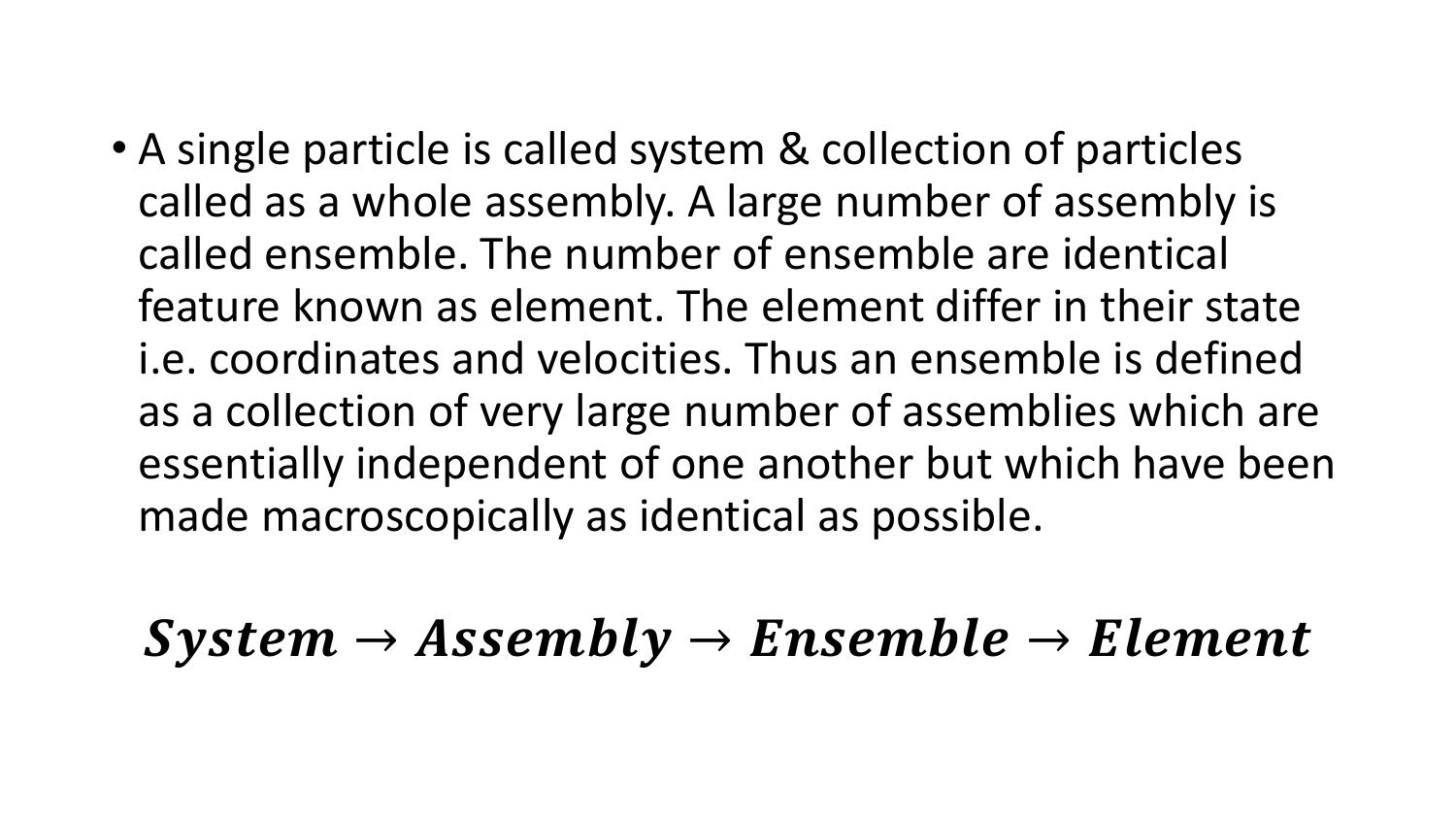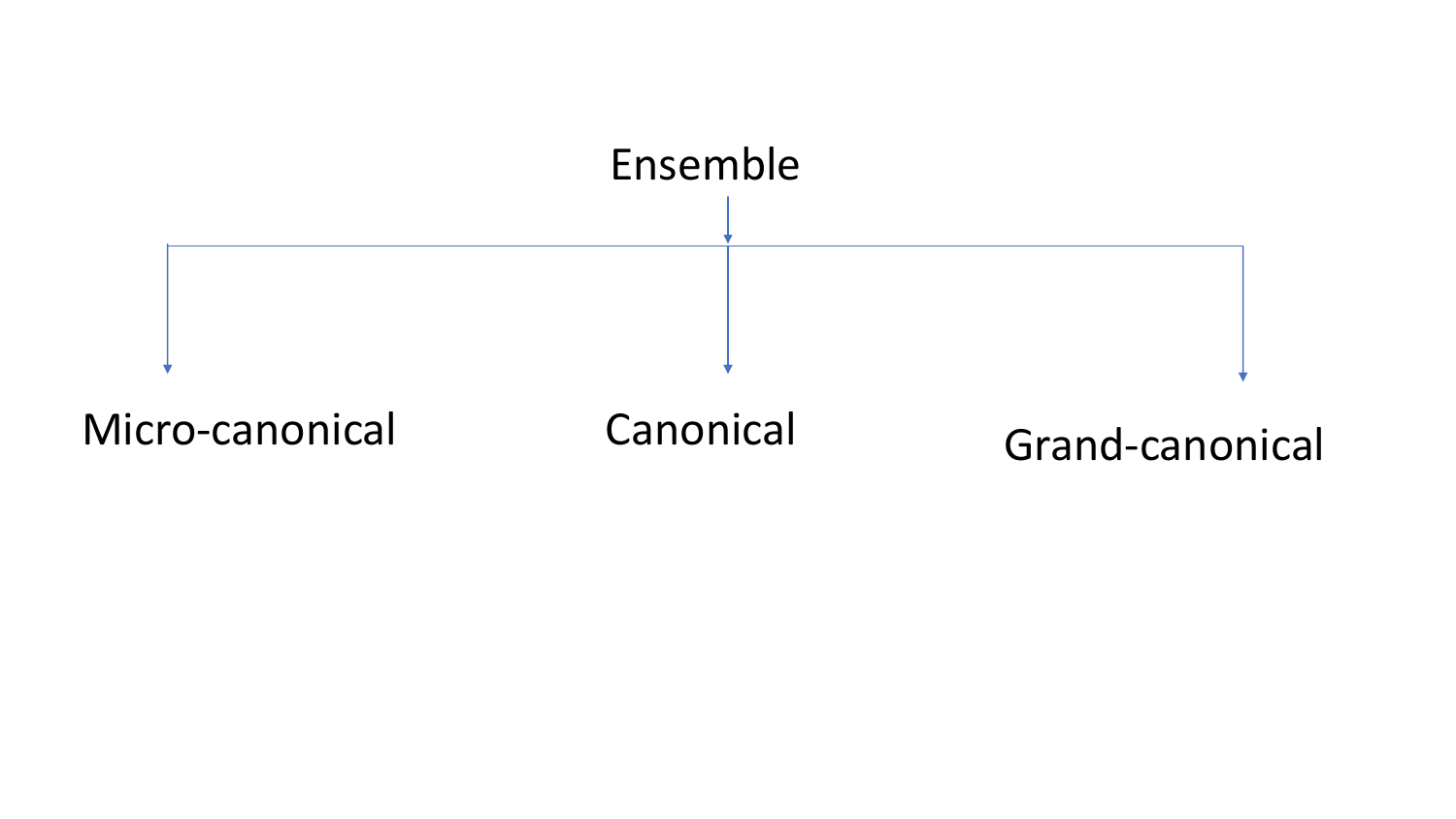$Micro-canonicalEnsemble \rightarrow closed$  & isolated  $\rightarrow Fixed$  volume, Fixed energy, Fixed numbers of particles

 $\mathcal{L}$ anonical Ensemble  $\rightarrow$  Energy can exchanged  $\rightarrow Fixed$  volume, Fixed numbers of particles, Fixed mass

Grand Cononical Ensemble  $\rightarrow$  Energy can exchanged  $\rightarrow$  Numbers of Particles can exchanged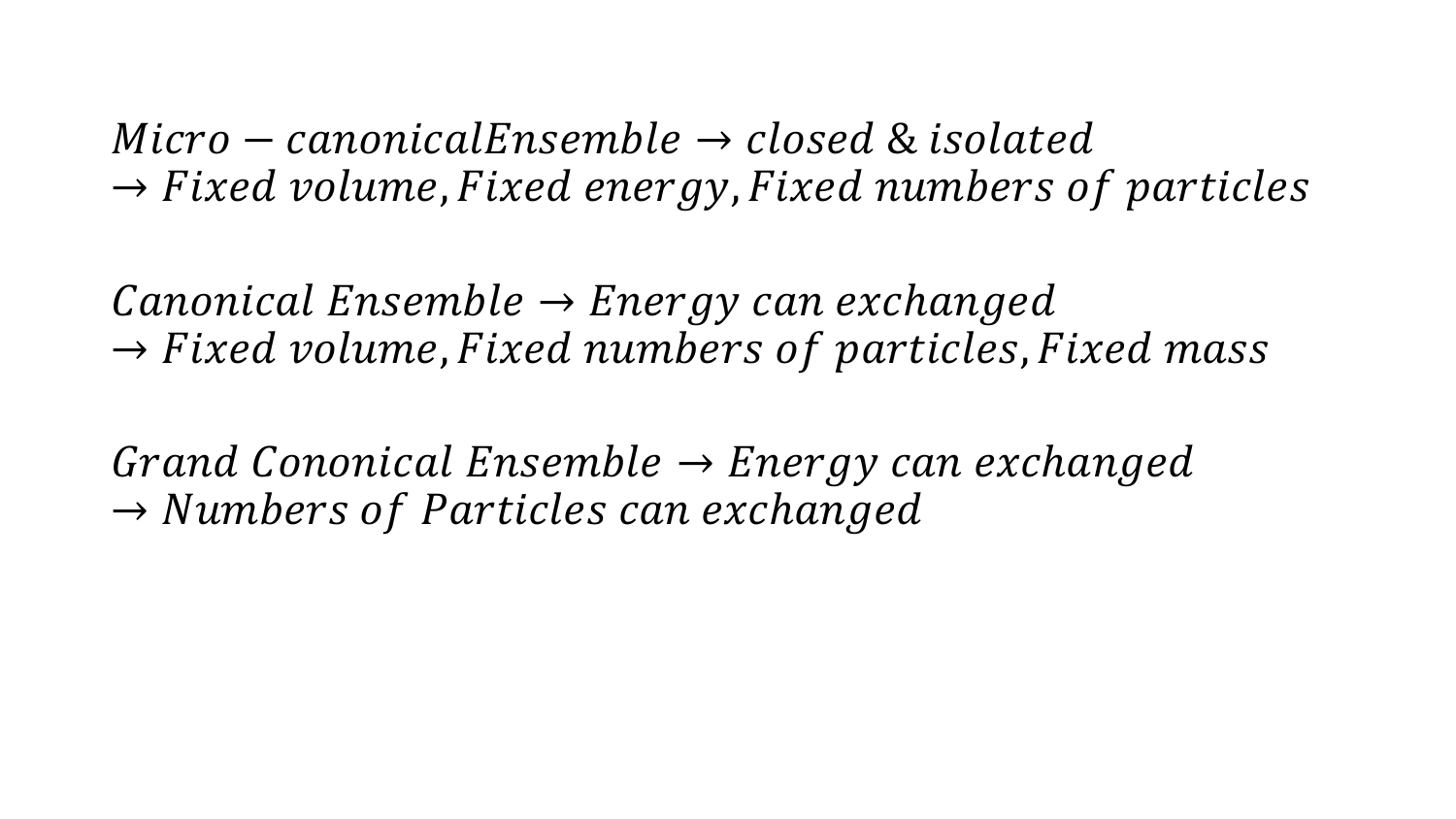Three position & three momentum coordinate together give the state of an atom in a six dimensional space called phase space.

$$
H = \Delta x \Delta y \Delta z \Delta p_x \Delta p_y \Delta p_z
$$

$$
\Delta x \Delta y \Delta z \Delta p_x \Delta p_y \Delta p_z = h^3
$$

$$
H=h^3
$$